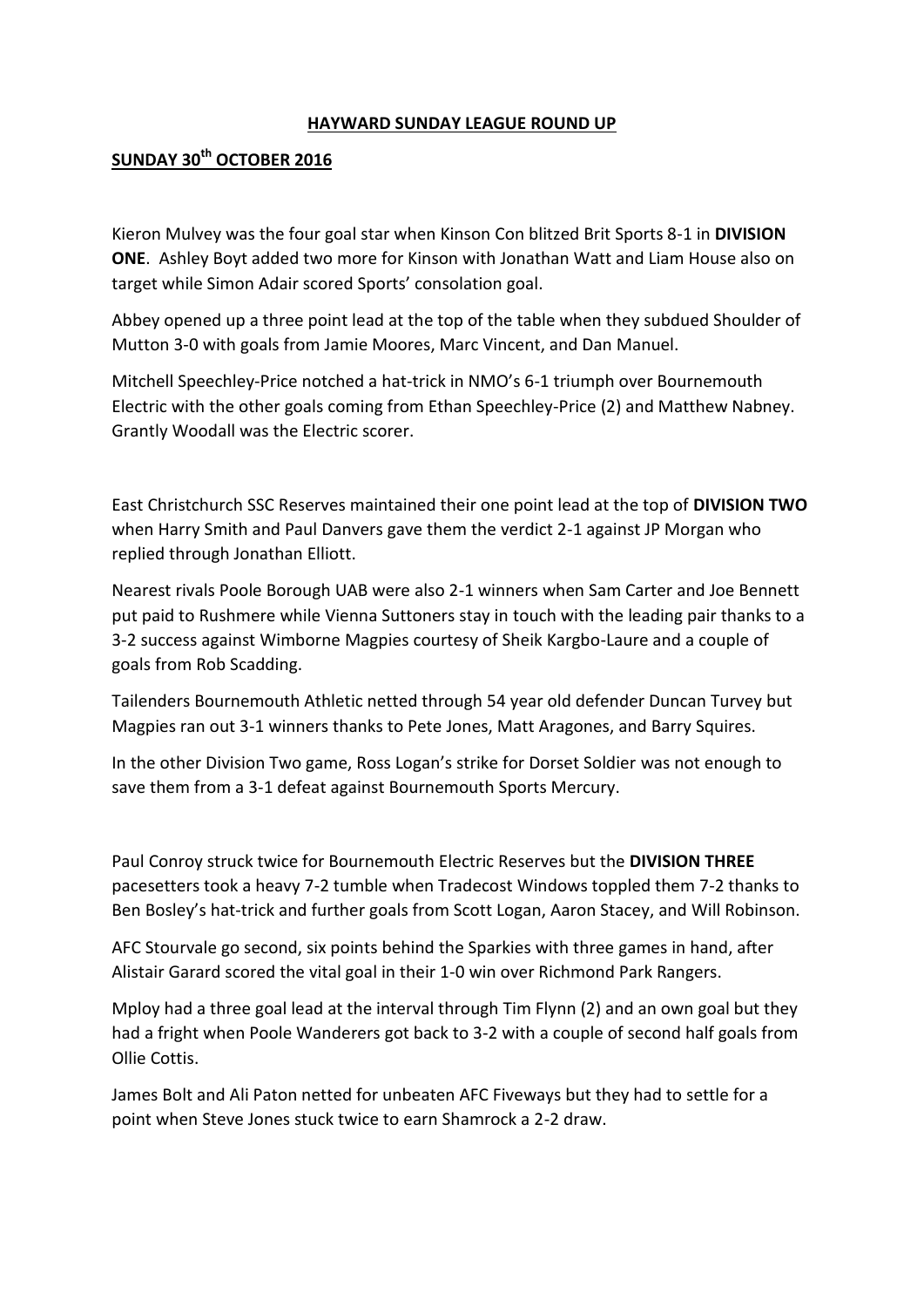Goals from Ryan Mackenzie (2) and Phil King were not quite enough to save Smokeys from a 4-3 defeat against AFC Wimborne who netted through Ayrton White and a Matt Groves hattrick.

AFC Burton Reserves join Loch & Quay and West Howe on 15 points at the top of **DIVISION FOUR** after their 4-1 victory over Boscombe Celtic. Tom Faulkner bagged a hat-trick with the other Burton goal coming from Matthew Mabey.

Reece Darby and Lewis Tapley grabbed two each to give Rossmore Mavericks the upper hand 5-3 against West Mullen. Liam Holland was the other Rossmore scorer with Tom Price (2) and Matt Waldron replying for West Mullen.

Craig Warren led the way with a hat-trick when Vienna Windows Reserves gave Marden Edwards Reserves an 8-2 drubbing with Luke Hoare, Josh Thompson, Brandon Saunders, Steve Lucas, and Jason Cliffe also on target.

Bearwood Broncos returned to winning ways when Ash Williams (2), Simon Sparrowhawk, Callum Sparrowhawk, Dan Edwards, and Josh Carter gave them a 6-3 victory over Scott V.

Pilot hold top spot in **DIVISION FIVE** after Karl Chalkley (2) and Scott Arnold gave them a 3-0 success against previously unbeaten Portcastrian.

Hundred per cent Coastal United remain a point behind the leaders after subduing Morden 4-2 thanks to Mark Wheeler's hat-trick and a goal from Shivan Roushbaiani while Ashley Parratt steered Christchurch Starre to a 1-0 win over Upton Sociedad.

Poole Borough UAB Reserves opened up a three point lead at the top of **DIVISION SIX** after their resounding 9-2 triumph over Longfleet. Paul Harding and Curtis Harrison tucked away two each with the other goals coming via Jesse Arnold, Tom Ebel, Mark Johnson, Scott Parker, and an own goal.

Nearest rivals Vienna Suttoners A went down 2-0 to goals from Ryan Stacey and Zak Blackburn against Canford Rovers but AFC Wimborne Reserves maintained their challenge when they swept Tower Park aside 5-2 with goals from Adrian Groza (2), Ben Saunders, Alex Davies, and Dave Ashley.

Pete Valinski bagged a brace, including one from the penalty spot, and Rob Jackson added another to give Redhill Rangers the edge 3-2 against JP Morgan Reserves.

Tailenders Branksome Park Athletic opened their points account when Bradley Connell (2) and Jamie Brown earned them a 3-3 draw with fellow strugglers Parkstone Athletic who replied through Sam Broom (2) and Luke Charig.